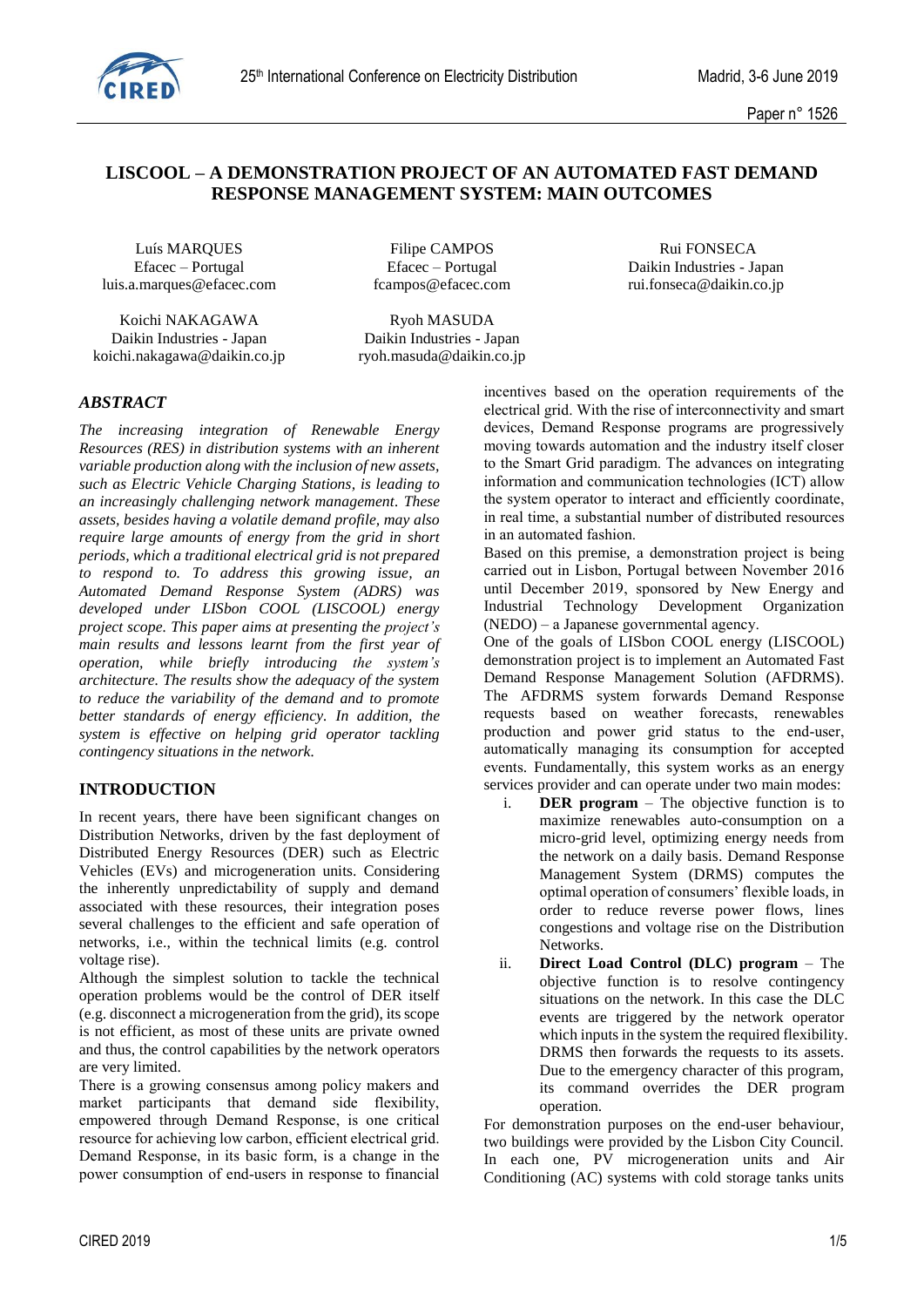

were installed. Currently under development, tank units are being tested as an alternative to conventional energy storage systems. The consumption of the AC Systems, coupled with the tank units is adjusted according to the controls actions calculated by the Demand Response Management System (DRMS).

After an initial design and implementation stage of the system and equipment installation, the system went into preliminary operation between May 2018 and October 2018. Throughout this period, signal exchanges between servers and Demand Response events were tested, ensuring an error free operation. The comprehensive system deployment and fully automated operation is scheduled for summer, 2019.

This paper's aim is to present the main results and lessons learnt from the preliminary operation phase.

### **SYSTEM OVERVIEW AND DESCRIPTION**

The AFDRMS system is designed to operate in an automated fashion without the need of intervention from the users. The system architecture is depicted in Figure 1, where two main actors can be identified:

- i. **DRMS –** is the central management system, working as an aggregator of energy services. It is responsible for managing the data from different users – which have subscribed the participation in the DR programs – and to generate controls to their controllable devices. This way, it simplifies complexity on customer side as it comprises embedded optimization and generation forecasts algorithms that can be applied on a centralized system for all the consumers. On the specific case of the project, the controllable devices are the AC systems.
- ii. **AC ADR server** is the cloud-based system responsible for collecting and aggregating the operational information from AC systems and

managing the units upon receiving signals from the DRMS.

While running the DER program, the DRMS optimizes the AC consumption schedule of each end-user, in order to minimize the energy needs from the network, based on local energy generation. In order to do so, AC ADR server computes, on a first instance, a day ahead consumption forecast and respective flexibility limits on a 30-minutes period basis. It is also able, when required, to send an updated forecast report during an intraday operation mode. The intraday update allows to perform a more granular optimization as there might be significant differences between forecasts and real operation conditions.

Upon receiving the reports from the AC ADR server, the DRMS gathers information on weather forecasts and power consumption/production on each site through installed smart meters, using it to produce its own forecasts, such as PV generation. After processing all the information, the AC ADR server sends an optimized consumption schedule.

Lastly, the AC ADR server processes each Demand Response request and responds to the DRMS with Opt-in or Opt-out responses. Controlling signals are then sent to the locally installed AC Systems, in order to reach the power consumption setpoints of each accepted event.

On DLC program, which has an emergency character, the DRMS uses the last flexibility reports, to run an optimization for distributing Demand Response events for all the subscribers in order to quickly achieve the flexibility request from the grid operator.

The standard protocol OpenADR 2.0b [2] was used for the communications between the DRMS and the AC ADR server. Hence, the DRMS is also fully prepared to manage other end-devices such as Home Energy Management Systems (HEMS) that are compliant with the OpenADR 2.0b protocol data exchange. In such a way, a multitude of heterogeneous end-users and devices can be aggregated in the DRMS endowing this solution with a high scalability.



*Figure 1 – AFDRMS Architecture.*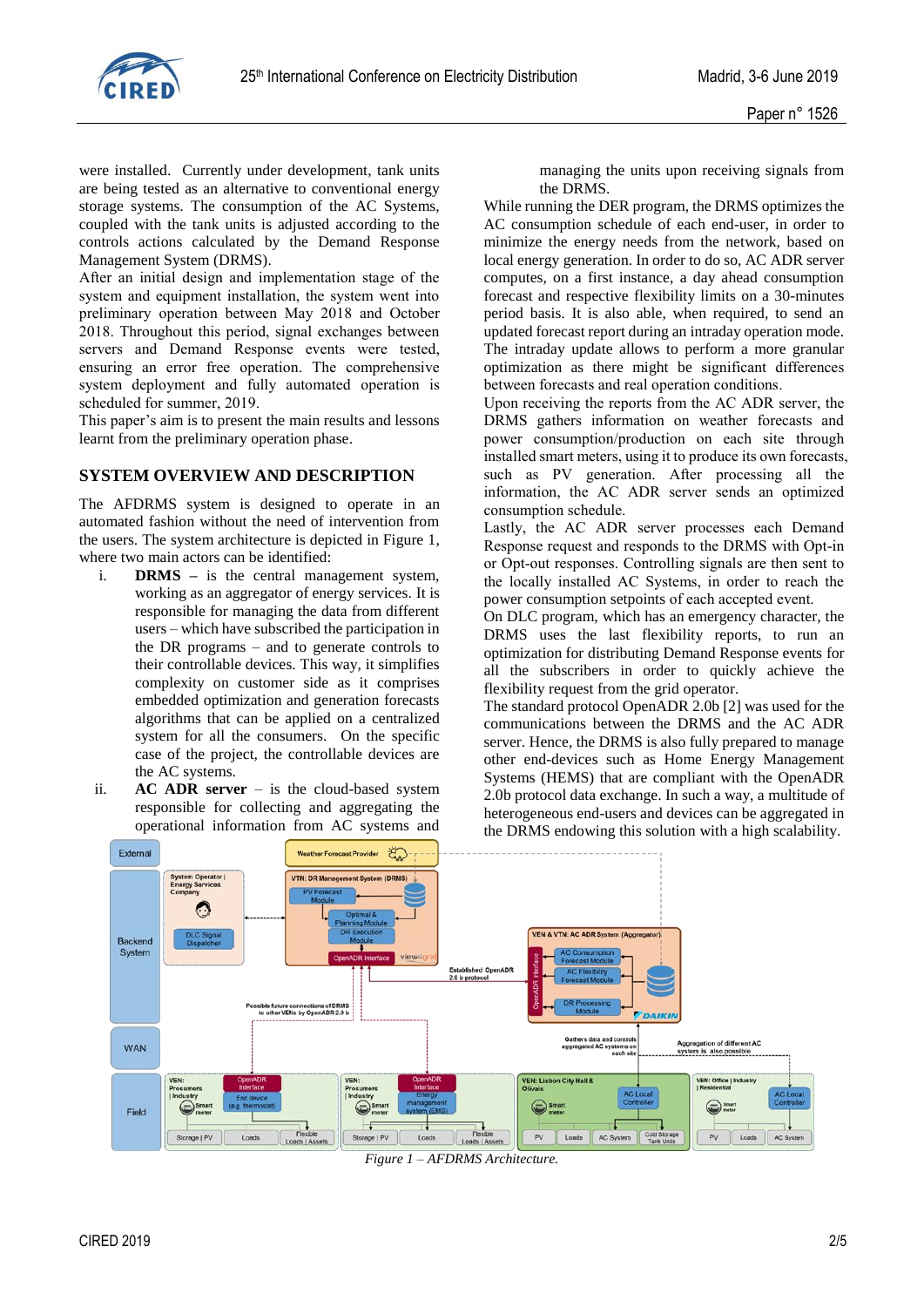

#### **OPERATION RESULTS**

Throughout the summer of 2018, the preliminary operation of the overall system was proceeded as scheduled. Throughout this phase, signal exchanges between servers and actual Demand Response events were tested. It was primarily focused on identifying and correcting errors in order to smoothly transition from manual to automated operation. After the necessary adjustments and adaptations to the logic and processes, all schedule exchanges and optimizations worked reliably and operational data was retrieved.

Through a high-level analysis on the operation data, represented on [Table 1,](#page-2-0) out of 197 events sent for both buildings, 98 targeted Lisbon City Hall and 99 targeted Olivais Building. Also, roughly of the events got accepted by Daikin's AC ADR server - 56% and 45% opt-in events for City Hall and Olivais, respectively.

<span id="page-2-0"></span>*Table 1 – Summary of the Fast DR events' results*

| <b>Parameter</b>                    | <b>City</b><br>Hall | <b>Olivais</b> |
|-------------------------------------|---------------------|----------------|
| <b>Events with Opt-In response</b>  | 54                  | 44             |
| <b>Events with Opt-Out response</b> | 44                  | 55             |
| <b>Percentage of Opt-In events</b>  | 56%                 | 45%            |

From the opt-in events, it is fundamental to assess the accuracy of the AC ADR server. Referring to the values presented in [Table 2,](#page-2-1) there is a significant discrepancy from the minimum, average and maximum deviation. Whereas the minimum deviation is practically zero (precise response by the AC System), the maximum deviation reaches 12,02 kW (735%) and 42,02 kW (3066%) for City Hall and Olivais, respectively. Averagely, the absolute deviation observed is equal to 2,31 kW (63,0%) for City Hall and 3,33 kW (200,5%) for Olivais.

*Table 2 – Summary of the deviation analysis*

<span id="page-2-1"></span>

| <b>Parameter</b>           |                   | <b>City</b><br>Hall | <b>Olivais</b> |
|----------------------------|-------------------|---------------------|----------------|
|                            | [kW]              | 0.06                | 0,00           |
| <b>Abs. Min. Deviation</b> | $\lceil\% \rceil$ | 0,9%                | 0,2%           |
| Abs. Avg. Deviation        | [kW]              | 2,31                | 3,33           |
|                            | $\lceil\% \rceil$ | 63,0%               | 200,5%         |
|                            | [kW]              | 12,02               | 42,02          |
| <b>Abs. Max. Deviation</b> | [%]               | 735.0%              | 3066.0%        |

One of the main reasons for the significant maximum deviation for both sites is the high level of uncertainty associated to the AC System consumption and flexibility prediction. The forecast, due to the lack of operational data, still displays a low accuracy, which impacts the optimization algorithm on the DRMS system. Ergo, there

are events with power consumption target, which during real time operation, are not feasible, eventually leading to exceptionally high deviations.

Other reason associated for such results was the interpretation conflict which was identified during the signal exchanges between servers. Throughout the preliminary operation, the AC System did not properly comply with the DR events due to minor discrepancies in interpretation of a few parameters between DRMS system and AC ADR server, which were identified and corrected. However, it is worth to pinpoint that these are punctual situations and do not represent in any case a typical event. In [Figure 2](#page-2-2), a box plot chart is plotted based on the AC Setpoint deviation without considering the outlier values. In this case, the average deviation decreases to around 1kW for both sites

Comparing both sites, there is a slightly higher tendency in City Hall for positive deviations, i.e., real consumption above the setpoints is observed (around 66%), and the opposite for Olivais site (64% of negative deviations). The 25th percentile is -28,5% for City Hall and -48,7% for Olivais while the  $75<sup>th</sup>$  percentile is around 29,1% and 10,3% respectively. Finally, the median of the AC setpoint deviation for City Hall is equal to 8,3% and -22,8% for Olivais site.



<span id="page-2-2"></span>*Figure 2 – Box plot chart for both City Hall and Olivais: AC Setpoint Deviation.*

In the following subsections, an example for DER and DLC program is analysed in-depth.

### **1. DER Example**

Regarding DER program, the DRMS computes and issues an optimized daily schedule divided into 30-minutes based on the available flexibility. The AC aggregating system, in turn is responsible for accepting or refusing the DR events based on any operational constraints.

In [Figure 3,](#page-3-0) the daily consumption on October 19th 2018 for Lisbon City Hall is depicted. In total, throughout this day, eight DR events were received and accepted by the AC ADR server. Additionally, the forecast and the existing flexibility issued on a day-ahead from AC Aggregating system are also plotted.

Firstly, focusing on the events received and consequent response, the AC system showed a good compliance, as the deviation from the target was less than 1kW for most of the events.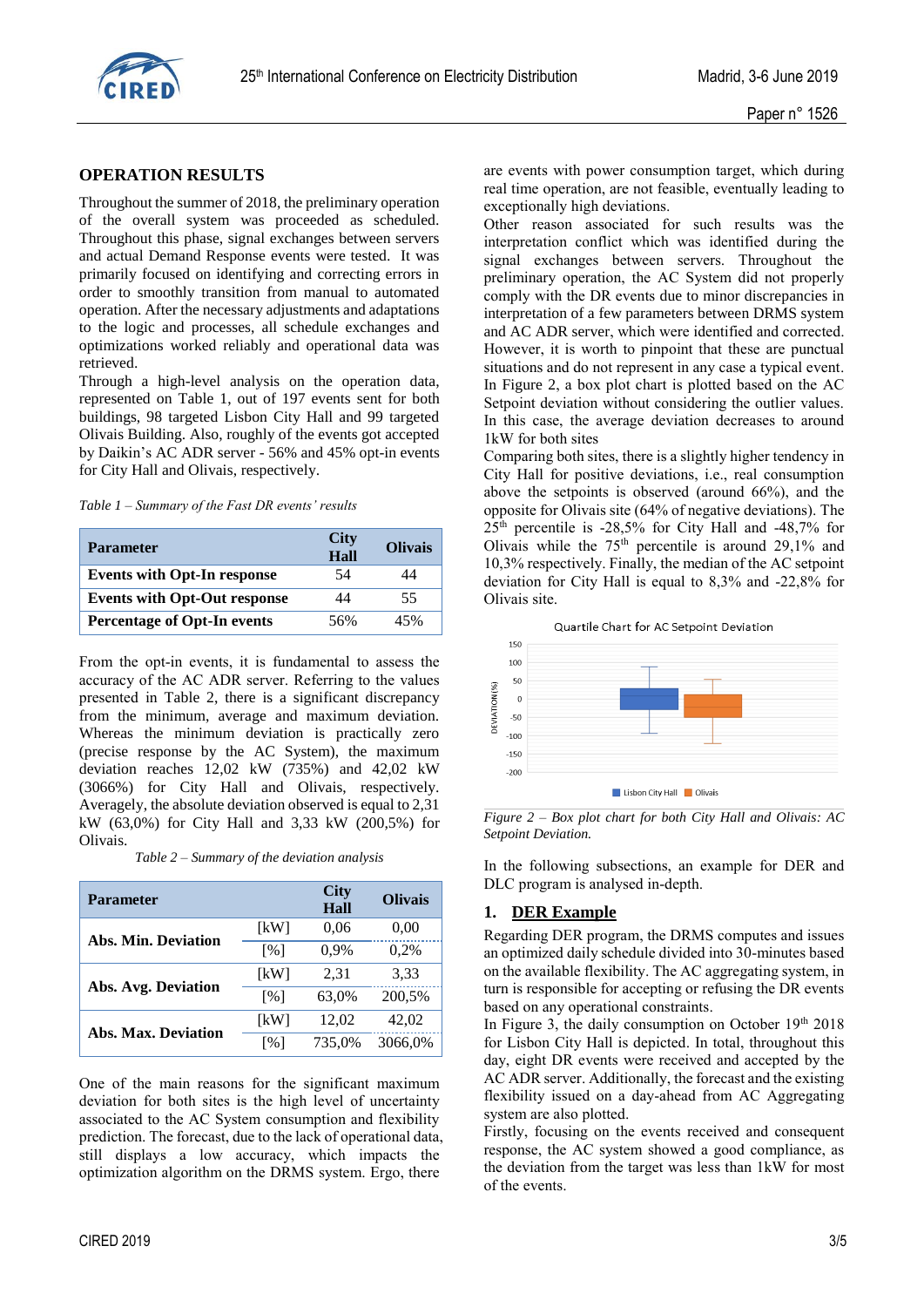

Paper n° 1526



<span id="page-3-0"></span>

There is one event, between 11:00am and 11:30am, that the AC System did not comply as expected and the actual consumption surpassed the setpoint in about 5,5kW. As mentioned above, the significant difference between the forecast algorithm and the actual consumption consequently impacts the optimized schedule sent by the DRMS.

The information related to the accepted DR events is presented on [Table 3.](#page-3-1)

#### *Table 3. DER program events (19/10/2018)*

<span id="page-3-1"></span>

| <b>Time</b><br><b>IUTCI</b> | Setpoint<br>[kW] | Real<br>[kW] | <b>Deviation</b><br>[kW] | Abs.<br>Error |
|-----------------------------|------------------|--------------|--------------------------|---------------|
| $01:00 - 01:30$             | 1,50             | 2.35         | 0.85                     | 56,7%         |
| $05:00 - 05:30$             | 2,80             | 3,23         | 0,43                     | 15,3%         |
| $07:30 - 08:00$             | 10,02            | 10,87        | 0.85                     | 8,5%          |
| $09:30 - 10:00$             | 13,62            | 12,80        | $-0.82$                  | $6,0\%$       |
| $11:00 - 11:30$             | 15,12            | 20,65        | 5,53                     | 36,6%         |
| $14:00 - 14:30$             | 15,70            | 15,92        | 0,22                     | 1,4%          |
| $17:30 - 18:00$             | 8,25             | 10,50        | 2,25                     | 27,2%         |
| $18:30 - 19:00$             | 2,60             | 4,16         | 1,56                     | 60,1%         |

### **2. DLC Example**

On an earlier stage of the operation, the DLC program was also tested. The results on August  $16<sup>th</sup>$  2018 for Olivais building are presented in [Figure 4.](#page-3-2) 

In total 4 *negawatt* events – half of which had 1h duration - and 1 *posiwatt* event were opted-in by the AC aggregating system.

Contrary to the DER program, in which the optimization process is highly dependent on the accuracy of the forecasts, the DLC case relies solely on the available flexibility at the moment of the grid emergency. Hence, not only a substantial difference between the baseline consumption and the consumption during the Demand Response events is perceptible, but also the accuracy of the AC System is much higher.



<span id="page-3-2"></span>Moreover, based on the [Table 4](#page-3-3) values, the AC System displays a great accuracy achieving the consumption target, with deviations below 1kWh for all events (the maximum absolute error is 13,4%)

|  |  |  |  | Table 4. DLC program events (16/08/2018) |
|--|--|--|--|------------------------------------------|
|--|--|--|--|------------------------------------------|

<span id="page-3-3"></span>

| <b>Time</b><br>[UTC] | Setpoint<br>[kW] | Real<br>[kW] | <b>Deviation</b><br>[kW] | Abs.<br>Error |
|----------------------|------------------|--------------|--------------------------|---------------|
| $09:00 - 09:30$      | 2,50             | 2.84         | 0,34                     | 13,4%         |
| $11:00 - 11:30$      | 2,50             | 2,62         | 0,12                     | 4,7%          |
| $12:30 - 13:00$      | 5,00             | 5,38         | 0.38                     | 7,6%          |
| $13:00 - 13:30$      | 5,00             | 4,74         | $-0,76$                  | 5,1%          |
| $14:00 - 14:30$      | 13,50            | 13,33        | $-0.17$                  | 1,3           |
| $14:30 - 15:00$      | 7,50             | 7,57         | 0,07                     | $0.9\%$       |
| $15:00 - 15:30$      | 7,50             | 6,77         | $-0.83$                  | 9,8%          |

### **LESSONS LEARNT**

Heretofore, one of the major lessons learnt from the LISCOOL project is related to the OpenADR 2.0b protocol implementation. It is used for the communications between the DRMS and the AC ADR server and presented several challenges. Since it has a wide comprehensiveness of features, adjustments were required according to the end devices capabilities, the DR framework and project scope.

Secondly, during the preliminary operation, the day-ahead AC consumption and available forecast is still not accurate due to the lack of operational data. Consequently, it impacted the definition of a baseline consumption, i.e. electricity that would have been consumed if a demand response event had not been accepted. The baseline, therefore, indicates the normal energy usage and allows to calculate the total amount of *negawatt* or *posiwatt* provided by the AC ADR server. Notwithstanding, on the results discussed above, the AC system's capacity to change its consumption according to the consumption targets received is clear. The forecast algorithm for the AC system is expected to be improved until the fully